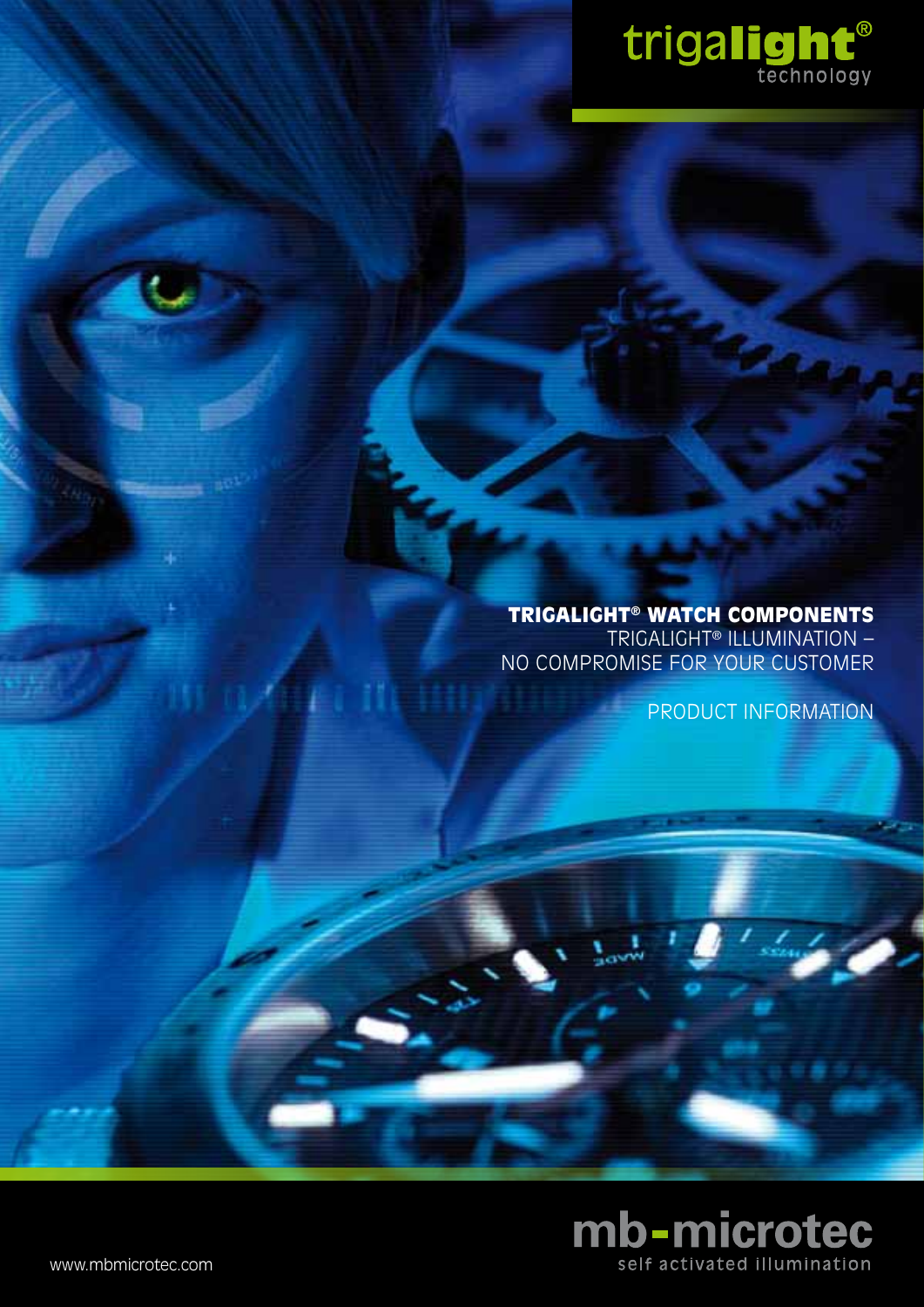### **trigalight® illuminated watches are the first choice of professionals who need to rely on reading the time in a blink of an eye in every possible situation.**

There is no power source of any kind required to activate the system, nor is the illumination system influenced by physically aggressive environments such as high or very low temperatures, humidity, vibration, or shock. Therefore it is the only true watch illumination system for police, military Special Forces, divers, underwater archaeologists, miners, fire-fighters, scientists, astrophysicists, outdoor/adventure activities and many more.

No other system in the world provides the same function, uses less energy or is more reliable than GTLS trigalight illumination. Every trigalight illuminated watch is not just a watch but a time reading instrument.

**Reference Dimension [mm] H × W × L**  $T 5808$  0.65 × 1.5 × 4.0 0.18

Take advantage from a widely employed and approved technology of permanent illumination.



### **trigalight® watch lights**

**(standard production) round section**

- 
- 
- 
- 
- 
- $T 6043 1$  0.65  $\times$  6.60
- 
- 
- 
- 

### **Dimension [mm] Dia. × L**  $T 6045 - 1$  0.90  $\times 2.20$  $T 6040-1$  0.90  $\times 2.50$  $T 6041 - 1$  0.90  $\times 2.50$  $T 6042 - 1$  0.65  $\times$  4.10

 $T 5648-1$  0.50  $\times$  1.30  $T 6044-1$  0.50  $\times$  1.60  $T 6080 - 1$  0.50  $\times$  1.95

# **Activity [GBq]**

| 0.05 |
|------|
| 0.03 |
| 0.08 |
| 0.08 |
| 0.13 |
| 0.02 |
| 0.03 |
| 0.04 |

0 mm 1 mm 2 mm

## **first choice of professionals trigalight® illumination**

 $11111$ 



# turns your watch into a 24 hour time reading instrument

For further information scan our QR-code with your mobile device. A free App (mobiletag) available for iPhone

## **trigalight® watch lights**

**(standard production) Rectangular section**

**Activity [GBq]**

mb-microtec trigalight for watch and instrument illumination are some of the worlds smallest self contained illuminations with just 0,5 mm in diameter and a length of 1,3 mm.

*All trigalight*® *are completely maintenance free and have a guaranteed lifespan of at least 10 years.*



# **Non personalised lights are available in the following colours:**

| Red   | Orange | Yellow   | Pink        |
|-------|--------|----------|-------------|
|       |        |          |             |
|       |        |          |             |
| White | Green  | Ice blue | <b>Blue</b> |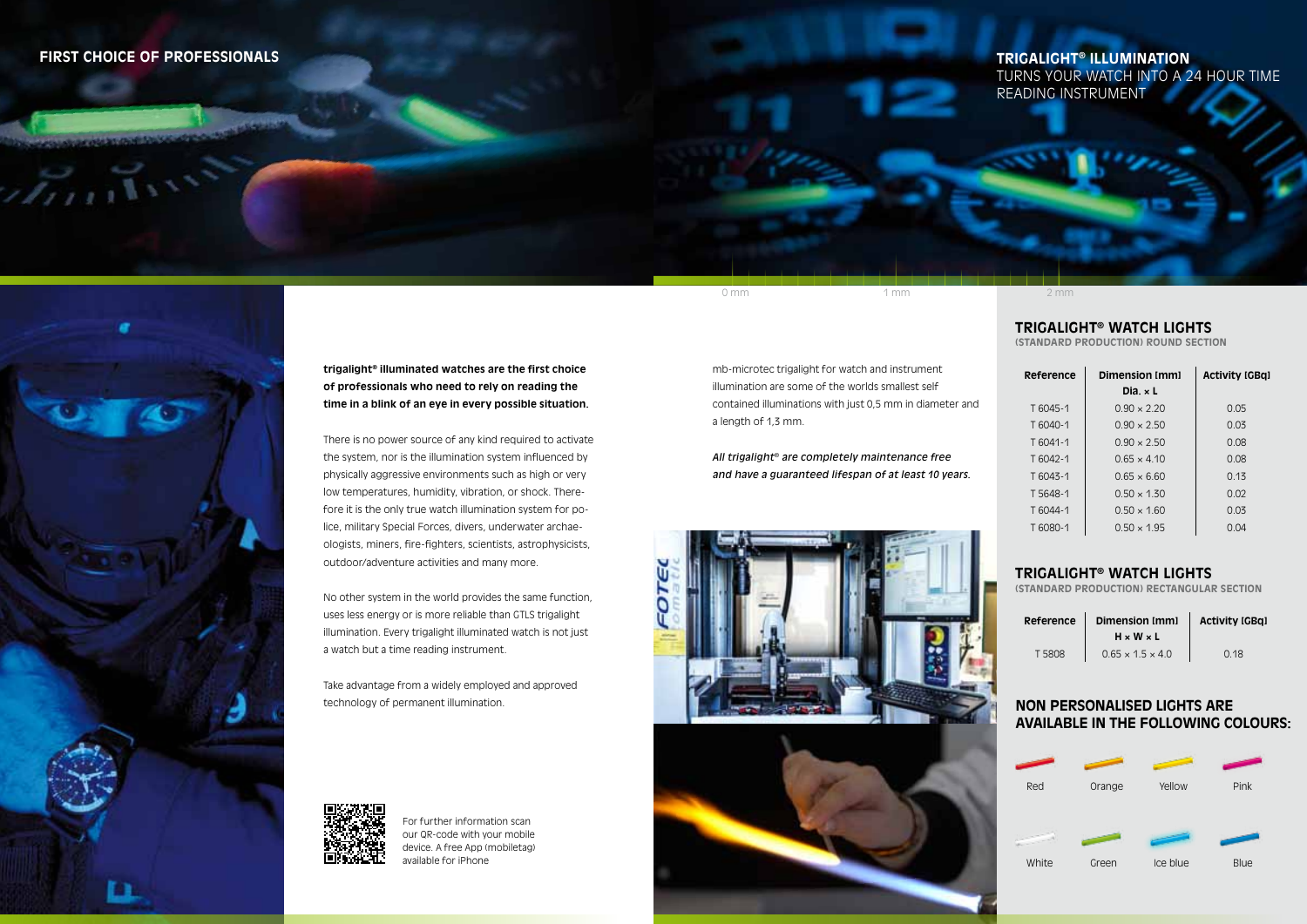#### **Assembly methods**

- 
- $\blacktriangleright$  The lights are placed in a ring with the necessary openings for the light to escape.
- ▶ The lights can be laid in cut-outs in hands and faces (with the corresponding dimension) using a special adhesive foil, secured on the reverse side of these parts.



### **radial markers**

A radial inserted trigalight makes these tactical insert shorter in length and therefore optimal for all places which need a compact and most resistant application of illumination. Traditionally radial inserts are used in watch bezels or as Position markers on scope turrets.





There are three different methods favoured for fitting a mb-microtec ag trigalight on hands and faces of watches.  $\triangleright$  The lights are fitted to the hands and face using an elastic adhesive such as silicone. One of our core competences is the fitting of trigalight to watch components such as hands, dials or bezels. Manual as well as robotic assembly is possible depending on quantities and the form of the watch parts. We will be more than pleased to provide you with a specific offer.

| Reference | QXL(mm)<br>[mm] | Sleeve Material/<br>Lens | Activity<br>[GBq] |
|-----------|-----------------|--------------------------|-------------------|
| T4785     | 3.6x3.8         | Aluminium/sapphire       | 0.09              |
| T4030     | 3.85 x 2.5      | Aluminium/sapphire       | 0.22              |
| T 5491    | 2.7 x 2.15      | Stainless steel/sapphire | 0.03              |
| T 5090    | 2.7x2.0         | German Silver/sapphire   | 0.05              |
| T 5080    | 2.7x2.0         | Aluminium/sapphire       | 0.05              |
| T 5489a   | 2.0x1.75        | Stainless steel/sapphire | 0.03              |
| T 5489    | 2.0x1.65        | German Silver/ sapphire  | 0.03              |



The reliable trigalight technology (find out more on www.mbmicrotec.com) does not only allow you to read your watch under all light conditions, but also guarantees perfect protection against counterfeiting.

Let mb-microtec provide you with your own very personnel trigalight with a unique colour or dimensions. Further security features on the trigalight such as micro barcode engraving are available on request.



#### **mb-microtec assembly Service**

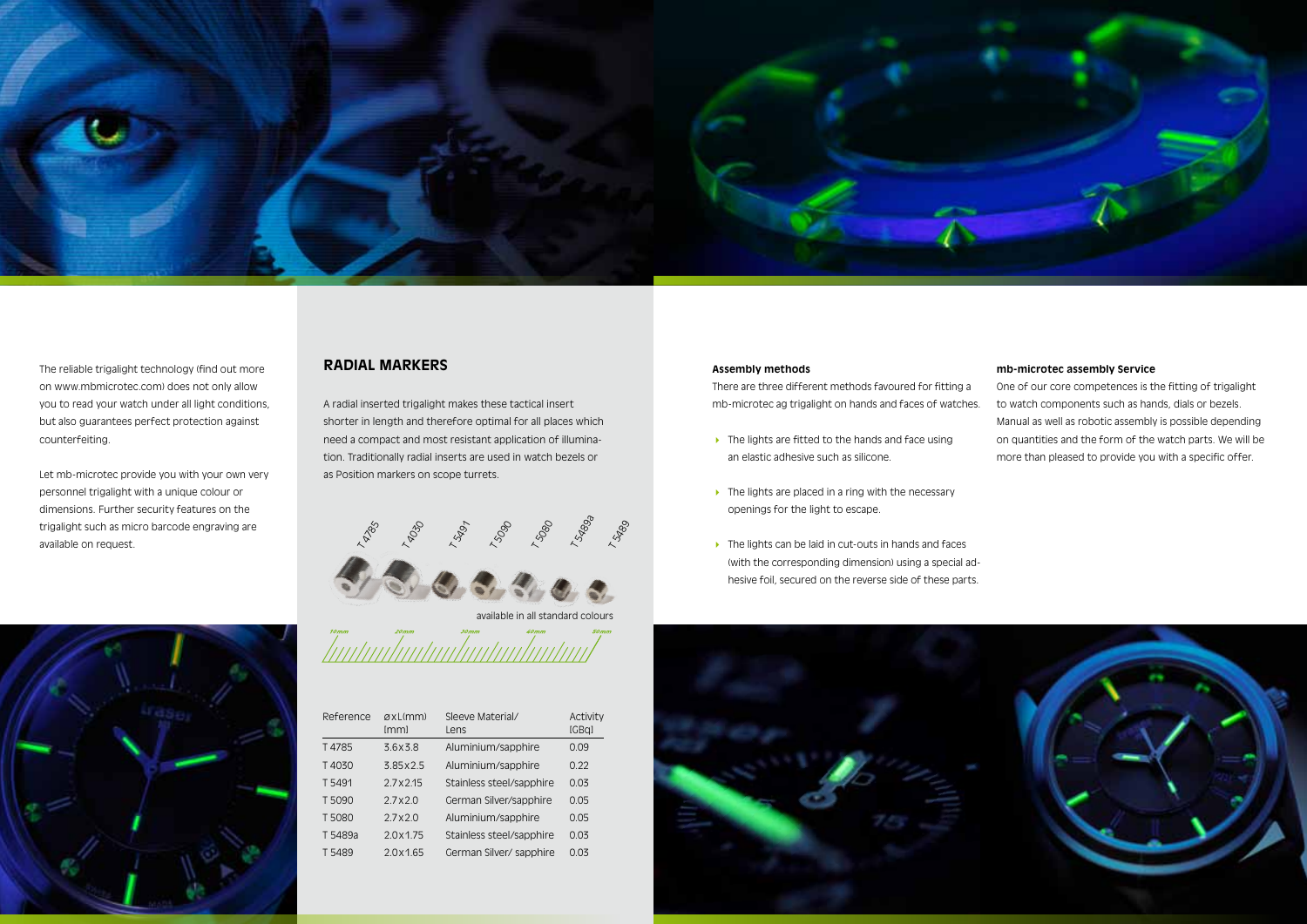# **Helios Fibre Optic Ring**

HELIOS is an illuminated ring, built upon two fascinating technologies. The four built in self-contained trigalight supply visible light for more than a decade without an external power source. The emitted light is guided through the fibre optic ring to the points where the light is needed.

The helios fibre optic technology gives you the ability to equip your watch dial with the newest Swiss Made illumination available. Using the same trend setting technology that modern and future IT media communication is built on. A truly state of the art technology that brings the world together.



Colour: green Art. Nr.: H4G Activity: 0.84 GBq Material: PMMA



Colour: orange/green Art. Nr.: H103G Activity: 0.84 GBq Material: PMMA



Colour: orange/ ice blue Art. Nr.: H103IB Activity: 0.84 GBq Material: PMMA



# **Helios is available in the following colours:**

# **Helios** Time to light up our future